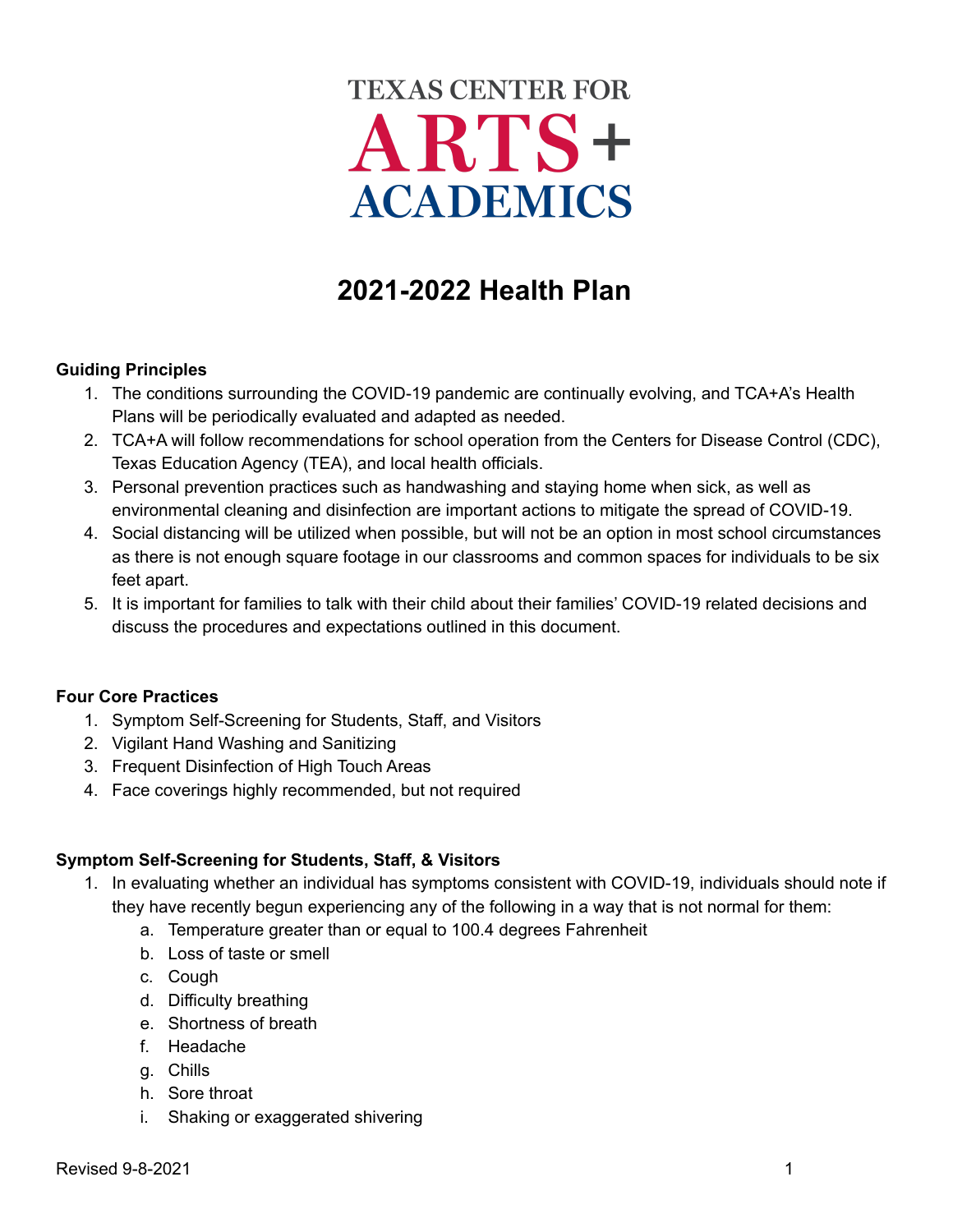- j. Significant muscle pain or ache
- k. Diarrhea
- 2. TCA+A requires teachers, staff, and visitors to self-screen for COVID-19 symptoms before coming to campus each day. Anyone experiencing symptoms must stay home and follow campus protocol.
- 3. Parents must ensure they do not send a child to school if the child has COVID-19 symptoms or is test-confirmed with COVID-19.

# **Vigilant Hand Washing and Sanitizing**

- 1. Students will have instruction on effective hand washing. Students will wash hands or use hand sanitizer throughout the day, including before eating and following restroom breaks.
- 2. Teachers and staff will be expected to wash and/or sanitize their hands regularly.
- 3. Soap will be available at all sinks, and sanitizer will be available in each classroom, at all entrances, and in common spaces.

# **Frequent Disinfection of High Touch Areas**

- 1. Restrooms, classrooms, and common spaces will have surfaces disinfected daily.
- 2. Classroom doors will be propped open during transitions to reduce high-touch areas and promote air circulation.
- 3. Staff will have access to disinfectant wipes to regularly sanitize high-touch, working surfaces, and shared objects.

# **Other General Health Measures**

- 1. Students are encouraged to bring a personal water bottle and use the water bottle refilling stations rather than drinking directly from the water fountain.
- 2. When school supplies/instructional materials must be shared, students/teachers will disinfect all items after use.
- 3. Masks, shields, and/or neck gaiters will be optional and may be worn by any teacher, staff member, or student as preferred. Per State of Texas policies, face coverings will not be mandatory.

# **Individuals Confirmed or Suspected with COVID-19**

- 1. Any individuals who themselves either: (a) are test-confirmed to have COVID-19; or (b) experience the symptoms of COVID-19 must stay at home throughout the infection period, and cannot return to campus until the conditions for campus re-entry have been met:
	- a. In the case of an individual who was diagnosed with COVID-19, the individual may return to school when all three of the following criteria have been met:
		- i. at least one day (24 hours) has passed since recovery (resolution of fever without the use of fever-reducing medications);
		- ii. the individual has improvement in symptoms (e.g., cough, shortness of breath); and
		- iii. at least 10 days have passed since symptoms first appeared
	- b. In the case of an individual who has symptoms that could be COVID-19 and who is not evaluated by a medical professional or tested for COVID-19, such individual is assumed to have COVID-19, and the individual may not return to the campus until the individual has completed the same three-step set of criteria listed above.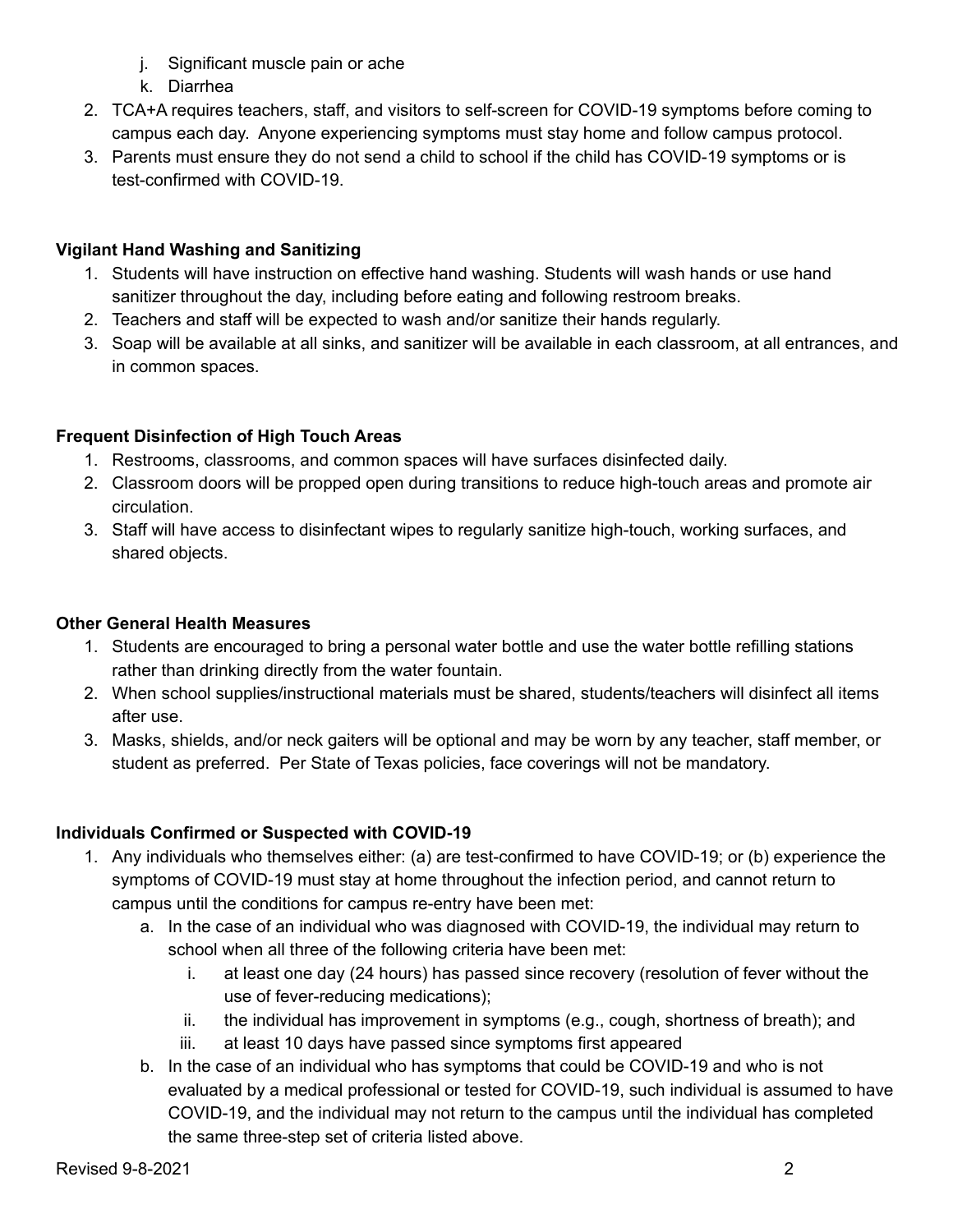c. If the individual has symptoms that could be COVID-19 and wants to return to school before completing the above stay at home period, the individual must obtain evidence of a negative COVID-19 test.

# **TCA+A Practices to Respond to a Test-Confirmed Case in the School**

- 1. If an individual who has been on campus is test-confirmed to have COVID-19, the campus will notify the Tarrant County Health department in accordance with applicable federal, state, and local laws and regulations, including confidentiality requirements of the Americans with Disabilities Act (ADA) and Family Educational Rights and Privacy Act (FERPA).
- 2. Consistent with school notification requirements for other communicable diseases, and consistent with legal confidentiality requirements, TCA+A will notify all teachers, staff, and families of all students in the school if a test-confirmed COVID-19 case is identified among students, teachers, or staff.
- 3. The campus nurse and administrative team will determine all students who have been in close contact with the identified individual and notify all identified families.
	- a. Students identified as within close contact may quarantine until all return to campus protocols are met.
	- b. Students may participate in Remote Conferencing to earn daily attendance.

### **Required Quarantine Period for Teachers, Staff, or Students**

- 1. Individuals who test positive for COVID-19 must quarantine until all return to campus protocols are met.
	- a. The CDC defines close contact as "someone who was within 6 feet for a total of 15 minutes or more within 2 days prior to illness onset, regardless of whether the contact was wearing a mask."
	- b. The CDC states "quarantine separates and restricts the movement of people who were exposed to a contagious disease to see if they become sick."
- 2. Individuals who have been in close contact with someone who tests positive, but are not showing symptoms, may quarantine at parents/guardians' discretion.
- 3. The date individuals may return to campus after quarantining for a confirmed case of COVID-19 will be decided by the Campus Nurse after determining their date of exposure or onset of symptoms, following a minimum of 10 days.
	- a. Even if more than 10 days have lapsed, individuals must be fever free for at least 24 hours and show a significant reduction in symptoms to return to campus.
	- b. Individuals may return earlier than 10 days with evidence of a negative test result for COVID-19.
- 4. The date individuals may return to campus after quarantining due to being within close contact of a confirmed case is recommended to be a minimum of 5 days after exposure.
	- a. In cases in which both the infected student and student within close contact were consistently wearing masks, quarantine may not be recommended for the student within close contact.
	- b. In cases in which an individual has proof of full vaccination, quarantine may not be recommended for the student within close contact.
- 5. Individuals with evidence they tested positive for COVID-19 within the past 3 months and recovered do not have to quarantine or be tested again as long as they do not develop new symptoms.
	- a. Individuals without documentation will be required to follow all protocols as if they have never experienced COVID-19.
	- b. Individuals who develop symptoms again within 3 months of experiencing COVID-19 may need to be tested again if there is no other cause identified for their symptoms.